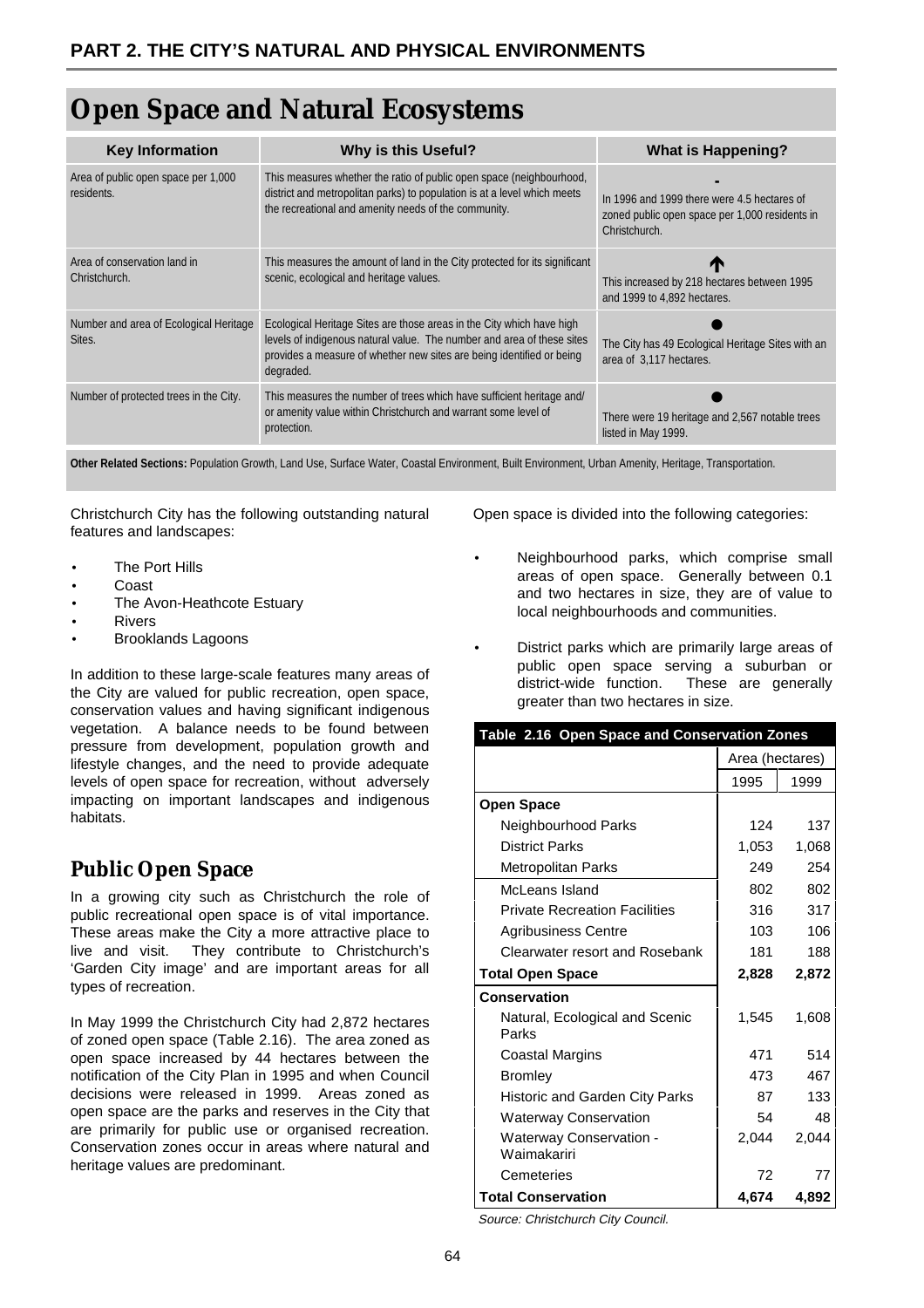- Metropolitan Parks comprise large publiclyowned stadiums and other public recreation areas which include large built structures or single use developments.
- Other areas in the City which are zoned for open space and recreational activities include McLeans Island, private recreational facilities such as golf courses and the Clearwater Resort, and the agribusiness centre incorporating the new A & P showgrounds and saleyards.

It is intended that the amount of public open space in Christchurch should remain consistent with the population of the City. This means that as the population increases, more open space needs to be zoned. At June 1999 the area of neighbourhood, district and metropolitan parks per 1,000 residents was 4.5 hectares. This level has remained around the same since 1996. The proportion of City parks which meet local needs (ie neighbourhood and district parks) to residents is around 3.7 hectares per 1,000 people.

The proportion of open space at local or neighbourhood level within the urban area is quite variable, with areas in the outer suburbs having higher levels of open space than areas in the older central parts of the City.

In addition to the areas zoned in the City Plan as open space, other areas such as the Bottle Lake Forest Park provide a recreation function as well as being a production forest. Small amounts of land are constantly being rezoned as a result of subdivisions, through Council purchases or being gifted to the Council. They are not included in these totals.

### **Conservation Zones**

Table 2.16 shows the breakdown of conservation zones in the City. There were 4,892 hectares of land zoned conservation in the City at June 1999. The majority was in natural, ecological and heritage parks, or the bed and surface of the Waimakariri River. Conservation zones are more sensitive to modification or intensive public use than open space zones. However, areas of these conservation zones are used for public use and recreation purposes, with some land areas, such as the Botanic Gardens, being subject to intense public use.

## **Natural Areas and Ecological Heritage Sites**

Five hundred and one sites within the City were identified by the Lincoln Centre for Resource Management in 1993 as having some natural value. These included wetlands, woodlands, saline habitats, forests, grassland and shrublands found within the Port Hills, low plains and the coastal environment (Table 2.17). The top 49 sites were selected as

#### **Table 2.17 Types of Natural Area Sites**

| <b>Vegetation Type</b>                                                 | Number |  |
|------------------------------------------------------------------------|--------|--|
| Exotic conifer forest (with indigenous<br>elements in the understorey) | 44     |  |
| Grass - shrubland                                                      | 114    |  |
| Hedgerows, shelter belts and other fence<br>line communities           | 16     |  |
| Maritime or coastal dunes and saline<br>wetlands                       | 33     |  |
| Open woodland-scrub or planted gardens<br>and continuous shrubland     | 150    |  |
| Predominantly indigenous (podocarp)/<br>hardwood forest                | 16     |  |
| Swamp and riparian sedge rush wetland<br>(including water races)       | 82     |  |
| Willow forest (with regenerating elements<br>beneath)                  | 46     |  |
| Total                                                                  | 501    |  |

Source: Christchurch City Council.

Ecological Heritage Sites, because of their high values based on the following five criteria:

- Biodiversity (number of indigenous species);
- Representativeness (of the original soil vegetation system);
- Unusualness (the number of rare or uncommon species);
- Naturalness (the percentage cover of indigenous species, with a reduced value where there are problem weeds on the site);
- Area.

Ecological Heritage Sites comprise an area approximately 3,120 hectares in size (excluding the Avon-Heathcote Estuary, which is controlled by the Canterbury Regional Council), and are classified into the groups shown in Table 2.18. A proportion of the sites are in public ownership.

Many of the Ecological Heritage Sites are in conservation zones or public ownership, including the Christchurch City Council, the Canterbury Regional Council and the Department of Conservation. Others are in private ownership and are protected by rules in the Proposed City Plan, with a few sites having special rules.

Although there are many natural areas and Ecological Heritage Sites within the City, their highly fragmented nature and often small size means they are vulnerable to threats including development, cultivation, forestry, fire and weeds. If the small sites can be linked to other sites by "green corridors or linkages", this would allow the natural spread of plants and animals between the sites.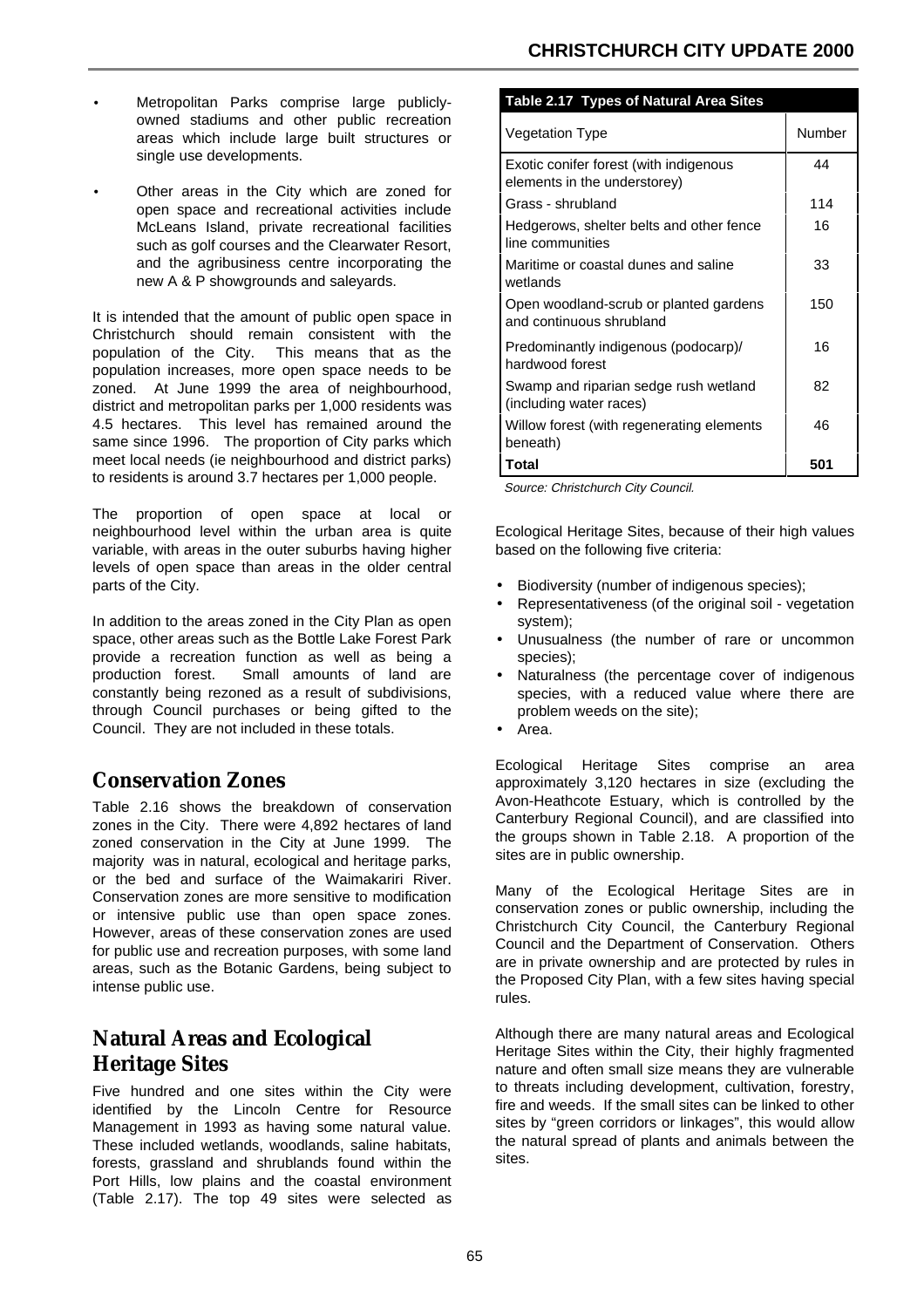| Table 2.18 Ecological Heritage Sites |                 |                       |  |  |  |  |
|--------------------------------------|-----------------|-----------------------|--|--|--|--|
| Category                             | Number of Sites | Area of Sites<br>(ha) |  |  |  |  |
| Coastal dunes                        |                 | 353                   |  |  |  |  |
| Native shrubland                     |                 | 184                   |  |  |  |  |
| Grassland /<br>shrubland             | 32              | 2,021                 |  |  |  |  |
| Wetlands and<br>riparian areas       | 9               | 559                   |  |  |  |  |
| Total                                | 49              | 3117                  |  |  |  |  |

Source: Christchurch City Council.

The location of Ecological Heritage Sites includes the following:

- Rocky outcrops, patches of native forest and silver tussock grassland on the Port Hills eg areas such as Dry Bush in Bowenvale Valley, Mount Vernon Park, Castle Rock reserve and Godley Head reserve.
- Remaining wetlands such as Travis Wetland, Styx Mill reserve, Coutts Island reserve, and Horseshoe Lake. Historically, Christchurch vegetation was dominated by wetland vegetation.
- Riccarton Bush, which is a rare remnant of floodplain forest in the City.
- A nationally significant area of dry grassland on the plains in the north-west part of the City. This area includes a rare type of native grassland with scattered shrubs and kowhai trees.
- The coastline from the Waimakariri River to South Shore Spit supports a diverse range of native plants and animals.
- The rocky coastline around Godley Head.

#### **Protected Trees**

Tree cover and vegetation make an important contribution to amenity values in the City. Existing vegetation is often lost and not replaced when sites are redeveloped. The City Plan has identified and listed 19 trees of heritage status and 2,567 notable trees. The notable trees listed include 19 groups comprising an unspecified number of trees.

Protected trees are considered worthy of recognition based on a number of criteria which may include:

- Historic significance to the community
- Scientific or botanical significance
- Cultural or spiritual significance
- Recreational significance
- Landscape significance
- Functional value
- Size or age.

A tree may be protected because of a combination of factors, or because it is outstanding in one respect. Heritage trees have at least one or more factors which give them metropolitan or wider significance and which makes them outstanding or unique. Notable trees are identified as important in neighbourhood landscapes. They may be large, old, have a high visual profile or other character, which individually or in combination, make them worthy of listing.

#### **Street trees**

In addition to heritage and notable trees, many other trees and types of vegetation enhance the amenity of the City. Street trees are a source of vegetation within public spaces. Currently there are well over 42,000 street trees on more than 1,400 of the approximately 3,300 roads in Christchurch.

The first large-scale street tree planting took place in the Four Avenues of Christchurch in the late 1860s. Now, an average of 30 additional streets are planted by the Council each year, mostly at the request of residents. Neighborhood improvement schemes and road reconstruction works have also created new opportunities for planting in areas previously without street trees.

#### **Indigenous Urban Vegetation31**

The urban environment is often overlooked as a source of indigenous vegetation. Historically in New Zealand much of the focus on indigenous vegetation is often directed at those areas of pristine natural vegetation. The only alternative to this has frequently been purely utilitarian, maximising production or beautifying gardens and using monocultures or formal exotic systems. However, in the context of reversing the decline in New Zealand's biodiversity, the urban environment may be a significant resource, especially where there are receptive sites, economic resources and fewer exotic browsing and predatory animals. In some cases urban areas may even provide a more hospitable habitat for sensitive indigenous species than non-urban areas.

Until recently little was known about which indigenous plants have naturalised $32$  in the urban environment. The Christchurch City Council, in partnership with Lincoln University and Landcare Research, has been involved in a project to list native species in natural and semi-natural areas of Christchurch City. Part of this project identified which indigenous and exotic plant species were found at various natural and seminatural areas in the city such as wasteland, lawns, herb borders, shrubbery, parkland and hard surface cracks.

<sup>&</sup>lt;sup>31</sup> Based on work carried out by Maria Ignativa, Lincoln University, Colin Meurk, Landcare Research, and Kate McCombs, Christchurch City Council.

<sup>&</sup>lt;sup>32</sup> Naturalised plants are those plants that live and reproduce in the urban environment without human intervention, so this excludes gardens.